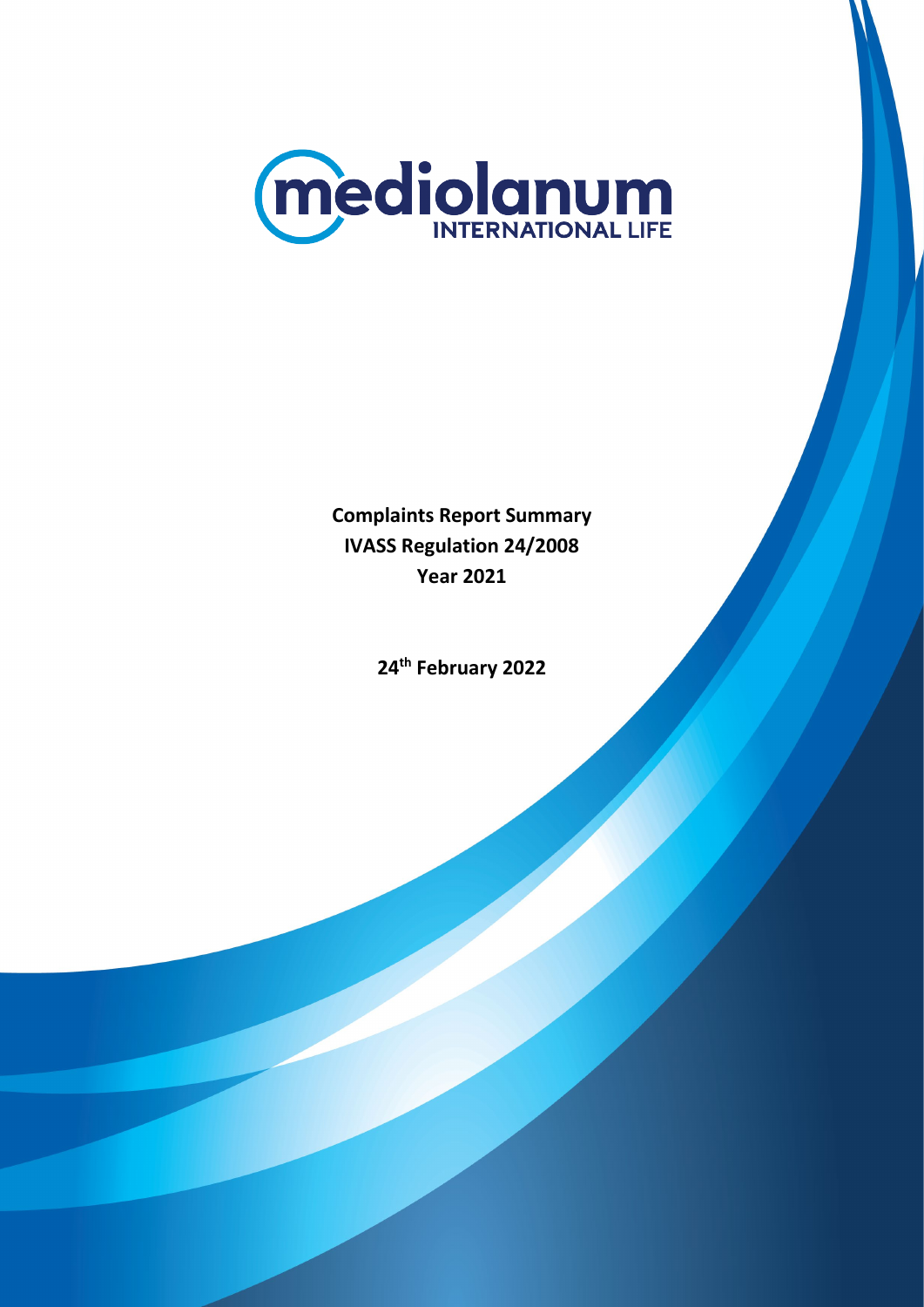## mediolanum

## Executive Summary

This report on the management of the complaints received during the year 2021, has been performed by Mediolanum International Life DAC in accordance with ISVAP Regulation no. 24/2008 (hereinafter, also "the Regulation").

IVASS Provision no. 97/2020 modified the Regulation no. 24 IVASS 2008, with effect starting from 31<sup>st</sup> March 2021. The main change is the introduction of the article comma 4.bis, which requires that the Complaints Report should also provide information on the complaints received by the Company's Distributor, i.e., Banca Mediolanum.

Those complaints are related to the behaviour of the Sales Network in the distribution activities of the Company's products (Company Function "Commercial").

## Complaints received as of 31 December 2021

During the year 2021, the Company received thirty-five (35) written complaints all of which were classified as "processable<sup>[1"](#page-1-0)</sup>. The complaints received by the Company were twenty-seven (27) and the complaints received by the Distributor, Banca Mediolanum, were eight  $(8)^2$  $(8)^2$ .

As at the end of the year, out of thirty-five (35) "processable" complaints, twenty-eight (28) were "rejected<sup>[3](#page-1-2)</sup>", four ([4](#page-1-3)) were "accepted<sup>4"</sup> and three (3) are under investigation.

During the year, no complaint was settled<sup>[5](#page-1-4).</sup>



The average days to process the complaints were twenty-nine (29) days<sup>[6](#page-1-5)</sup>, considering both the complaints received directly by the Company and by the Distributor.

<span id="page-1-0"></span><sup>1.</sup> Processable complaints: complaints which, although with a generic content, have the essential elements to be managed by the undertaking.

<span id="page-1-1"></span><sup>2.</sup> The period considered for the complaints received by the Distributor is 31/03/2021 – 31/12/2021

<span id="page-1-2"></span><sup>3.</sup> Rejected: the undertaking resolves the complaint in a negative way for the complainant and rejects the requests.

<span id="page-1-3"></span><sup>4.</sup> Accepted: the undertaking resolves the complaint in a positive way for the complainant by fully accepting the reasons or the point of view.

<span id="page-1-4"></span><sup>5.</sup> Settled: the undertaking and the compliant find an agreement. The undertaking resolves the complaint in a positive way for the complainant, but not at the same conditions requested initially by the complainant

<span id="page-1-5"></span><sup>6.</sup> Calculated by summing the days between the date of receipt and that of processing and dividing by the number of complaints received and closed. The complaints considered in this calculation includes complaints received directly by the Company and by the Distributor.